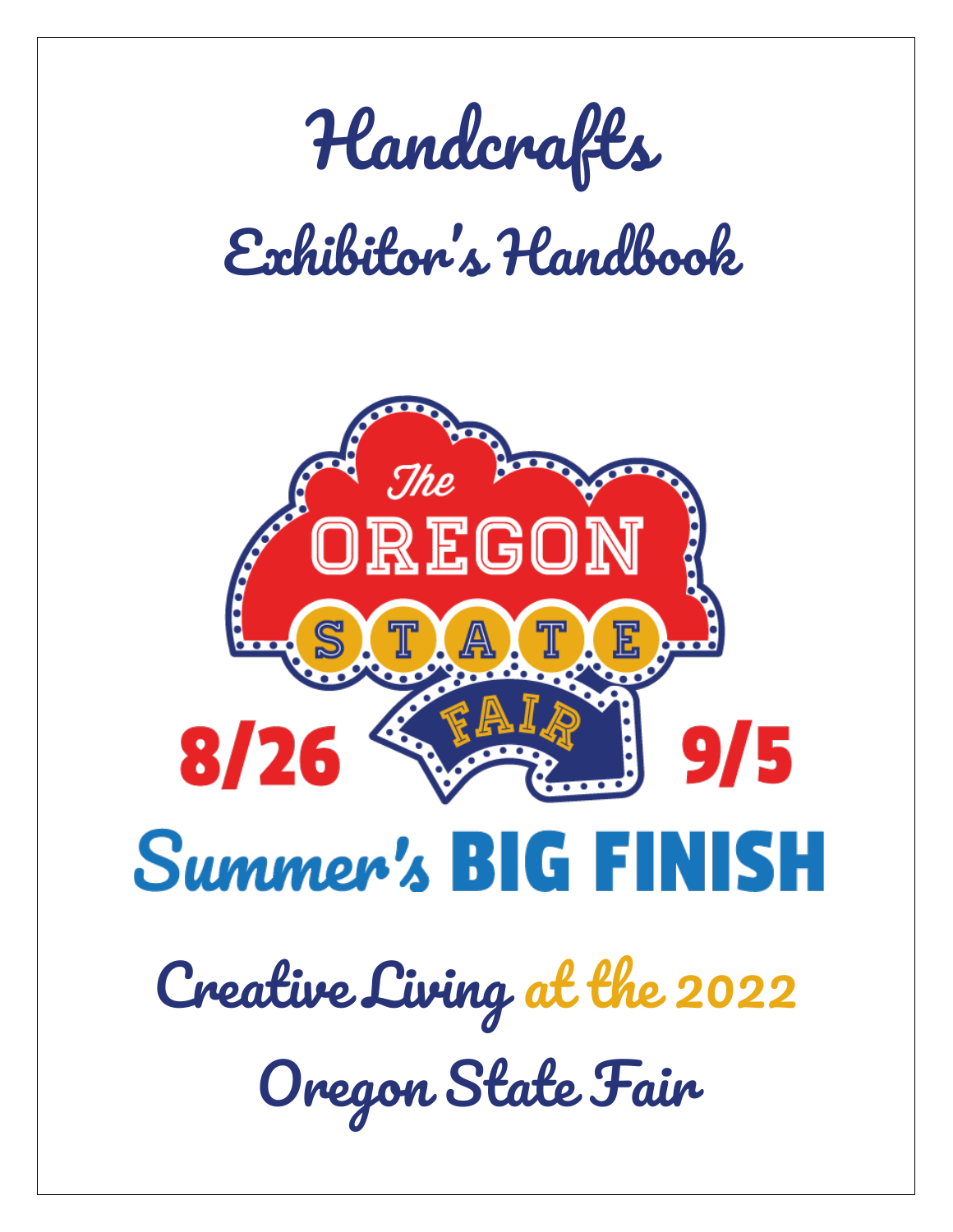## **IMPORTANT DATES**

#### **ENTRY AND RELEASE SCHEDULE**

**Crafts & Hobbies Online Entry Deadline:** 10 pm, Wednesday, August 17

**Deliver Competitive Entries**: Friday, August 19, 2 pm to 7 pm Saturday, August 20, 10 am to 2 pm

Enter through Red Gate on 17<sup>th</sup> Street and follow signs to Columbia Hall.

Bring a copy of your online registration receipt (see instructions this page).

**Pick up entries:**  Tuesday, Sept. 6, 2 pm to 7 pm Wednesday, Sept. 7, 10 am to 2 pm

By submitting an entry into the Fair, exhibitors agree to abide by all rules, regulations and entry requirements of the Fair and of the department(s) to which they are submitting entries.

**It is important that exhibitors read and be familiar with the General Rules as well as the Competition Rules in this Handbook.**

## **ONLINE REGISTRATION AND ENTRY INSTRUCTIONS**

#### **ONLINE ENTRY OPENS JUNE 8, 2022**

Read the complete rules, division descriptions, and entry information in the Handbook **BEFORE** going to Online Registration.

**1.** Then go to **[http://oregon.fairwire.com](http://oregon.fairwire.com/)**

**2.** Click **Register** or **Sign In** (for return visits).

- Register using your First and Last Name and create a password (write password down).
- Fill in requested information, including email address. Fill in age only if under 18. Click **Continue**.
- Select **Department** ex.: Handcrafts
- Select a **Division** ex*.:* Basketry Division 134
- Select a **Class** ex.: Class 1341 Coiled Pine
- Fill in all information for class(es) you are entering, including a brief **Description** if needed.
- **3.** When all your information is complete, click **Add Entry to Cart** and follow instructions to check out. (NOTE: If you think you may want to modify your entries, you may save your current session and check out at a later session. Be sure **to Check Out before the closing date listed for your Department; entries are not submitted to the Fair office until the check-out process is complete.)**
- **4.** Fill in "**yes**" at the statement to agree to all the terms and conditions of entry as defined in this Handbook.
- **5.** Click **Submit**.
- **6.** Please print and bring a copy of your detailed online entry receipt **with your entries** when you bring them to the Fair.

Please contact us with any questions.

#### **Oregon State Fair Creative Living Office**

**971-701-6571 or email [creativeliving@oregonstatefair.org](mailto:creativeliving@oregonstatefair.org)**

#### **[www.oregonstatefair.org](http://www.oregonstatefair.org/)**

**Follow the Oregon State Fair on Facebook, Instagram and Pinterest!**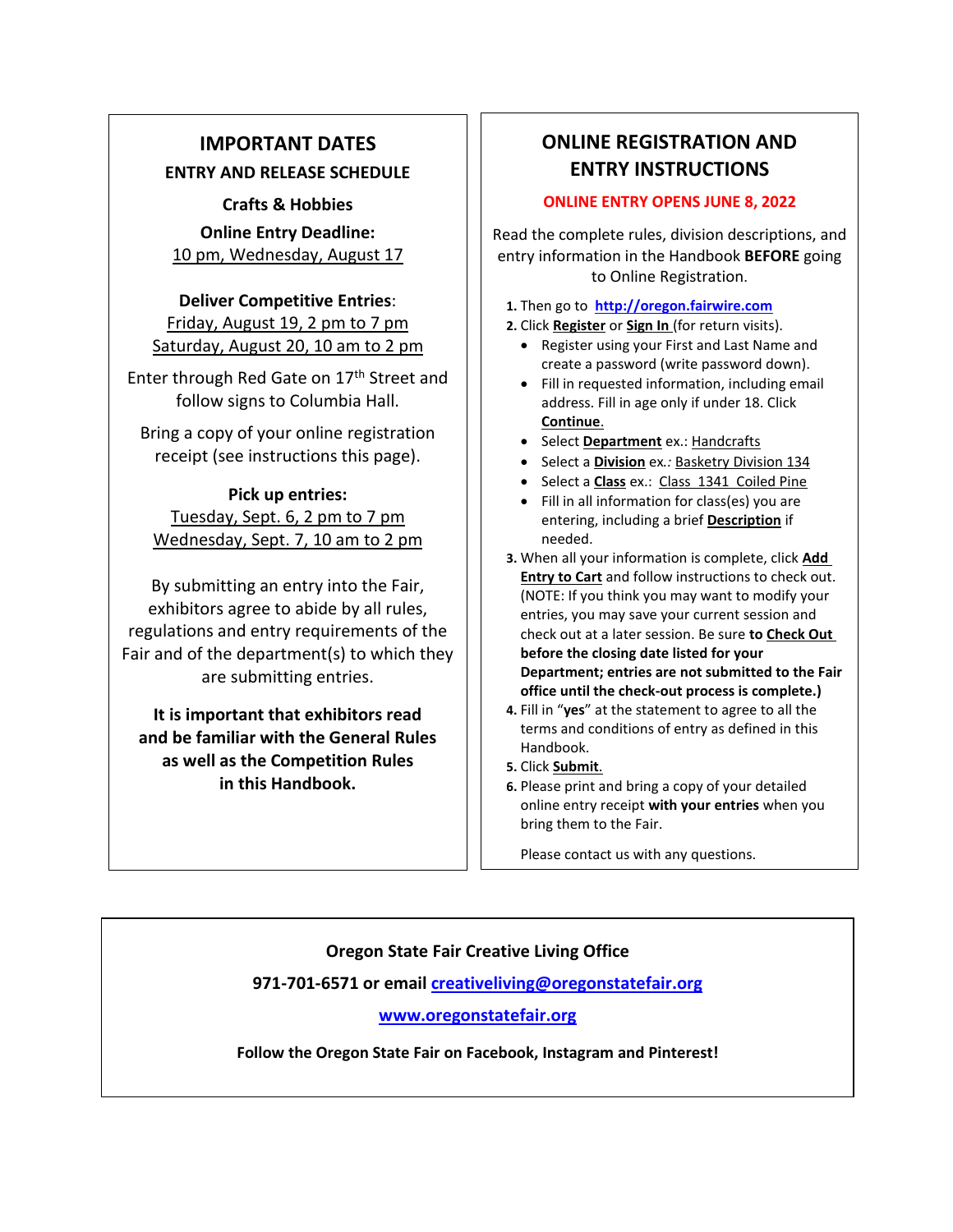# GENERAL RULES

- **1.** Oregon State Fair (OSF) competitions are open to residents of Oregon only. Entries do not need to be entered or have won at a county fair to be eligible for any competition.
- **2.** All articles must be the handiwork of the exhibitor and not been previously exhibited at the Oregon State Fair.
- **3.** Online entries must be submitted by the date indicated within each Department Handbook. Paper applications will not be accepted. Information must be accurate and complete. Walk-in entries may be accepted during intake days on a limited basis.
- **4.** Entries must be delivered and removed only during the scheduled times. Any exception shall be at the discretion of OSF staff.
- **5.** Entries will receive a claim check upon delivery. Exhibitor must present claim check or valid Oregon ID when picking up entries.
- **6.** Some competitions require an entry fee. See specific departments for fee and processing information.
- **7.** OSF staff or a judge may disqualify or transfer any exhibit which is not a true representation of the class in which it is entered or if rules are not followed.
- **8.** Judging is closed to the public unless otherwise noted. Every reasonable effort is made to secure highly qualified judges with expertise in their field.
- **9.** Entries by OSF staff and judges are prohibited in the department in which they are working. They may enter other departments.
- **10.** Volunteers who submit entries in a department in which they are working may not be present during judging.
- **11.** Ribbons and/or prizes will be awarded as warranted. All judges' results are final. Results cannot be provided over the phone but will be posted online when available. www.oregonstatefair.org)
- **12.** Protests may be submitted to the Creative Living office accompanied by a deposit of \$25 which will be forfeited if the protest is not sustained. Protests must plainly state the cause of the complaint or appeal and submitted within 24 hours of the action.
- **13.** Ribbons and scorecards (as available) are provided with return of entries after Fair. See specific departments for return days.
- **14.** OSF is authorized to use any and all photographs, video and or digital images related to the entry for promotional purposes.
- **15.** Exhibitors shall indemnify OSF from and against all claims for damage to persons or property caused by them or their exhibits.
- **16.** OSF will take reasonable precautions to ensure safety of exhibits while on the fairgrounds, but will not be responsible for loss, damage, theft or injury of any kind to exhibits or exhibitors, unless the loss or damage is due to the negligence of OSF staff and volunteers.
- **17.** Exhibitors found in violation of rules, or to be in practices unethical or adverse to OSF, shall be penalized by forfeiture of awards and/or privileges, and removed from the exhibit.
- **18.** Items not picked up by final return days of each department are forfeited by exhibitor.

The Oregon State Fair reserves the final and absolute right to interpret any and all terms, conditions, rules and regulations contained in any and all parts of Department Handbooks and to settle and determine all matters, questions or differences in regard thereto, or otherwise arising out of, connected with or incidental to the Oregon State Fair. OSF further reserves the right to determine unforeseen matters not covered by General or Competition Rules, and to withdraw award offerings in all Competitions should any emergency exist and circumstances demand.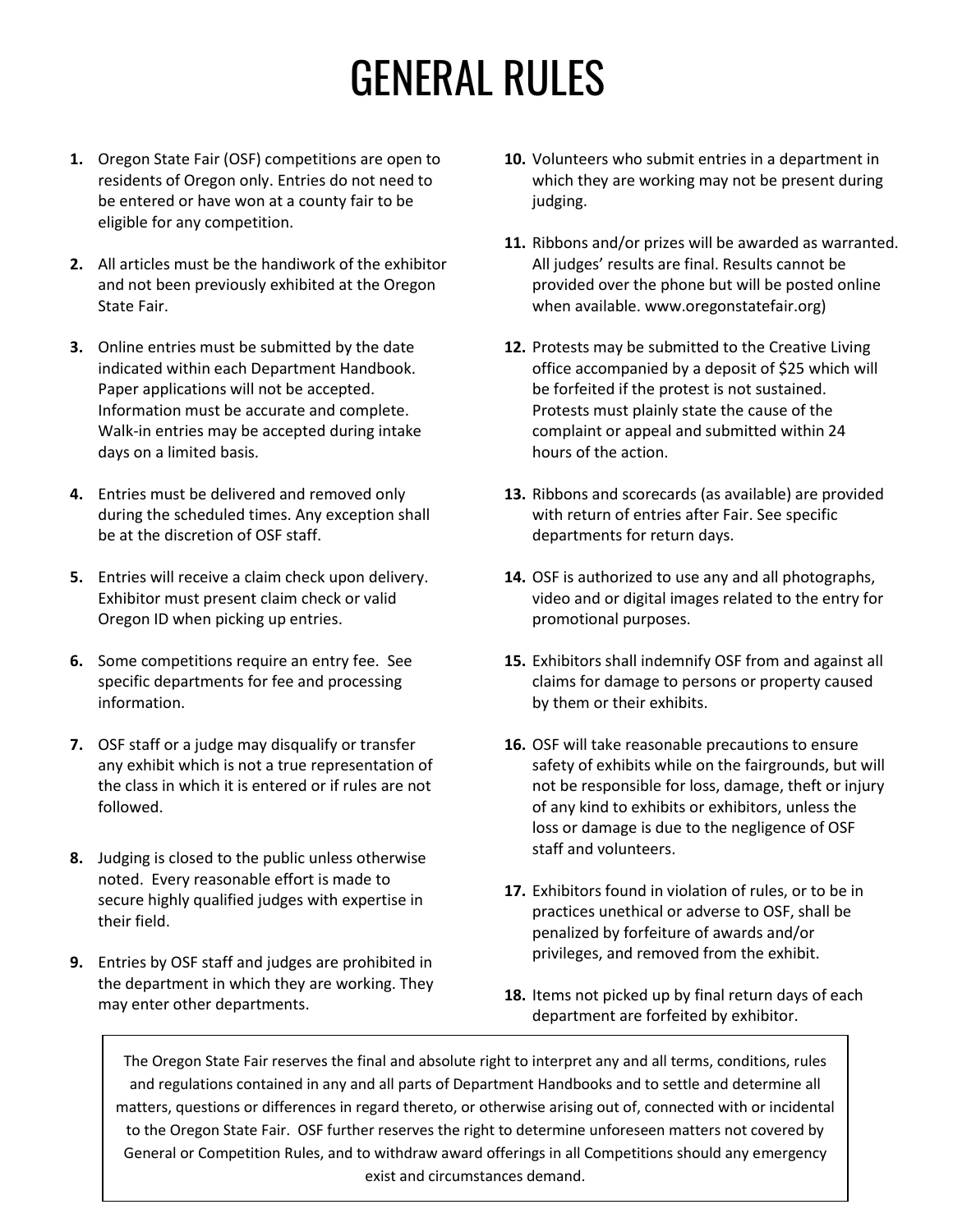# COMPETITION RULES

- 1. All General Rules apply. Your submission indicates you have read and agree to abide by the General Rules and the specific rules of this competition.
- 2. No entry fee is required for this competition.
- 3. **Each exhibitor is limited to one entry per class and a maximum of 7 per person**.
- 4. All entries must be the handiwork of the exhibitor and never previously exhibited at the Oregon State Fair.
- 5. Commercially designed kits are not allowed unless otherwise noted. A kit is defined as a purchased and/or pre-packaged product that provides all the materials and instructions necessary to complete that project. Items from kits may be used in original, unique designs and models created by the exhibitor.
- 6. Exhibits must be in a condition suitable for display, and must arrive ready for display.
- 7. All entries must be appropriate for all age & family friendly viewing. Offensive, objectionable, or violent content will not be accepted.
- 8. Costumes may not contain any items that resemble (or could easily be mistaken for) an actual weapon. Costumes may not contain sharp or pointed objects or materials.
- 9. No entries with copyright or licensing infringement will be accepted.
- 10. Entries may be disqualified by the judges if rules are not followed.
- 11. Exhibitor's name on the entry must be the person who made the item. If the item is exhibited for another maker, the item will not be judged, but may be available "for display only."
- 12. **The "Other (specify)" class is to be used only when an item does not fit the description of any other class.** For online entry, use the "Description" text box where "specify" is indicated.
- 13. Items may not be removed from the Fairgrounds until the scheduled pick-up date(s). Items not picked up by September 7<sup>th</sup> will become property of the Oregon State Fair.

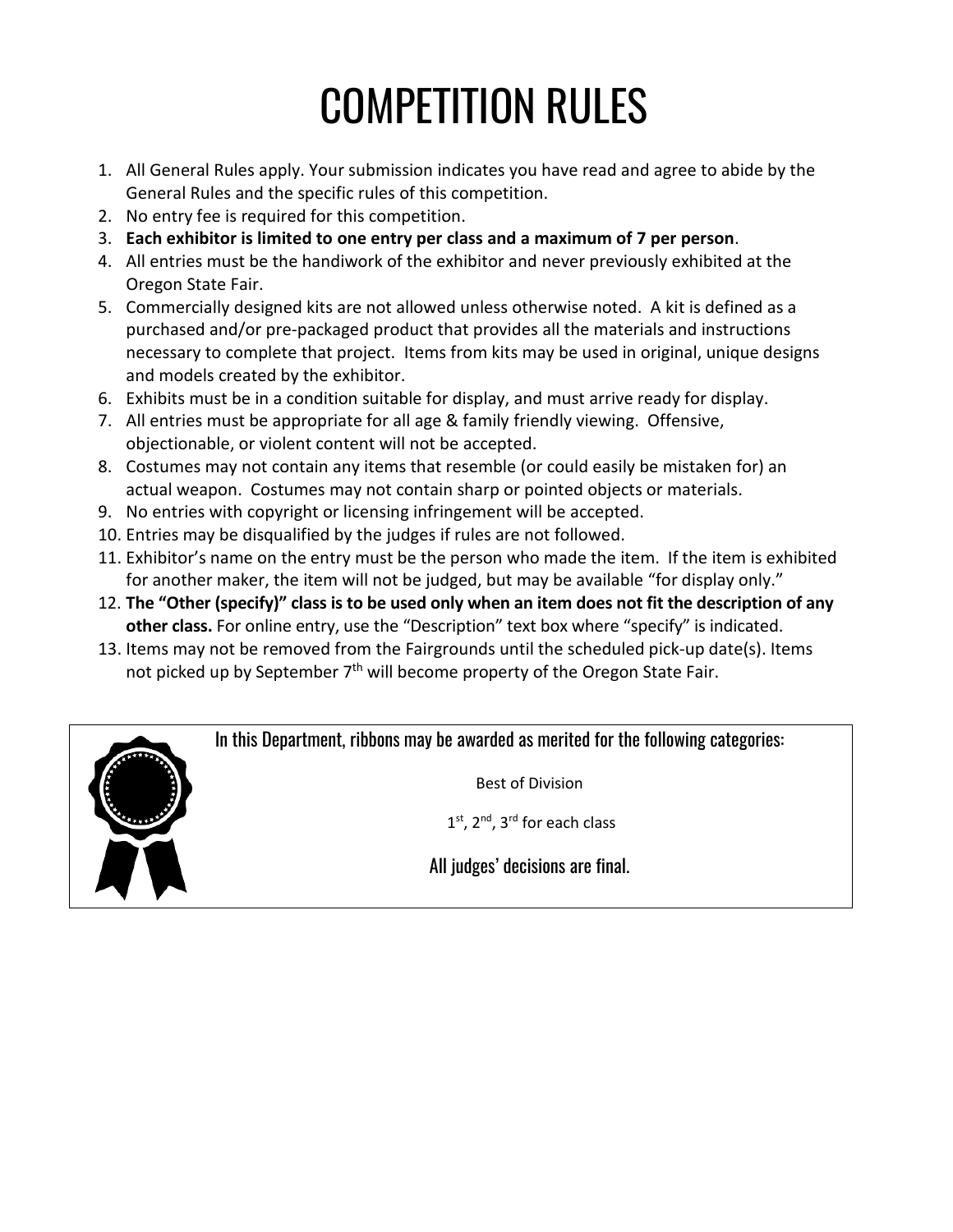# **DIVISIONS**

#### **ADULT ARTISAN CRAFTERS**

- 134 Basketry
- 136 Ceramics & Pottery
- 138 Cos Play Creations
- 139 Decorative Painting (wood, rock, etc.) *Not for canvas or paper artwork.*
- 140 Fly Tying
- 141 Glasswork
- 142 Gourds
- 143 Hanging Crafts (macrame, mobiles, etc.)
- 144 Jewelry
- 145 Leatherwork
- 146 Metalwork
- 147 Miniatures and Models
- 148 Multi-Media Creations *Not for canvas/paper artwork, must include a minimum of 3 mediums*.
- 149 Trash to Treasure *Recycled items uniquely repurposed for a new use.*
- 151 Woodcarving
- 152 Woodturning
- 153 Woodworking

#### **YOUNG CRAFTERS**

- 130 Youth (ages 7 & Younger)
- 131 Junior (ages 8-12)
- 132 Teen (ages 13-17)

#### **OREGON AWARD –** Division 156

#### **Doll Items**

For dolls, doll furniture or doll houses, see Division 147, Miniatures and Models For doll clothing and accessories, go to the Needlework & Clothing Handbook

To enter Building Blocks (Legos), see the Building Blocks Handbook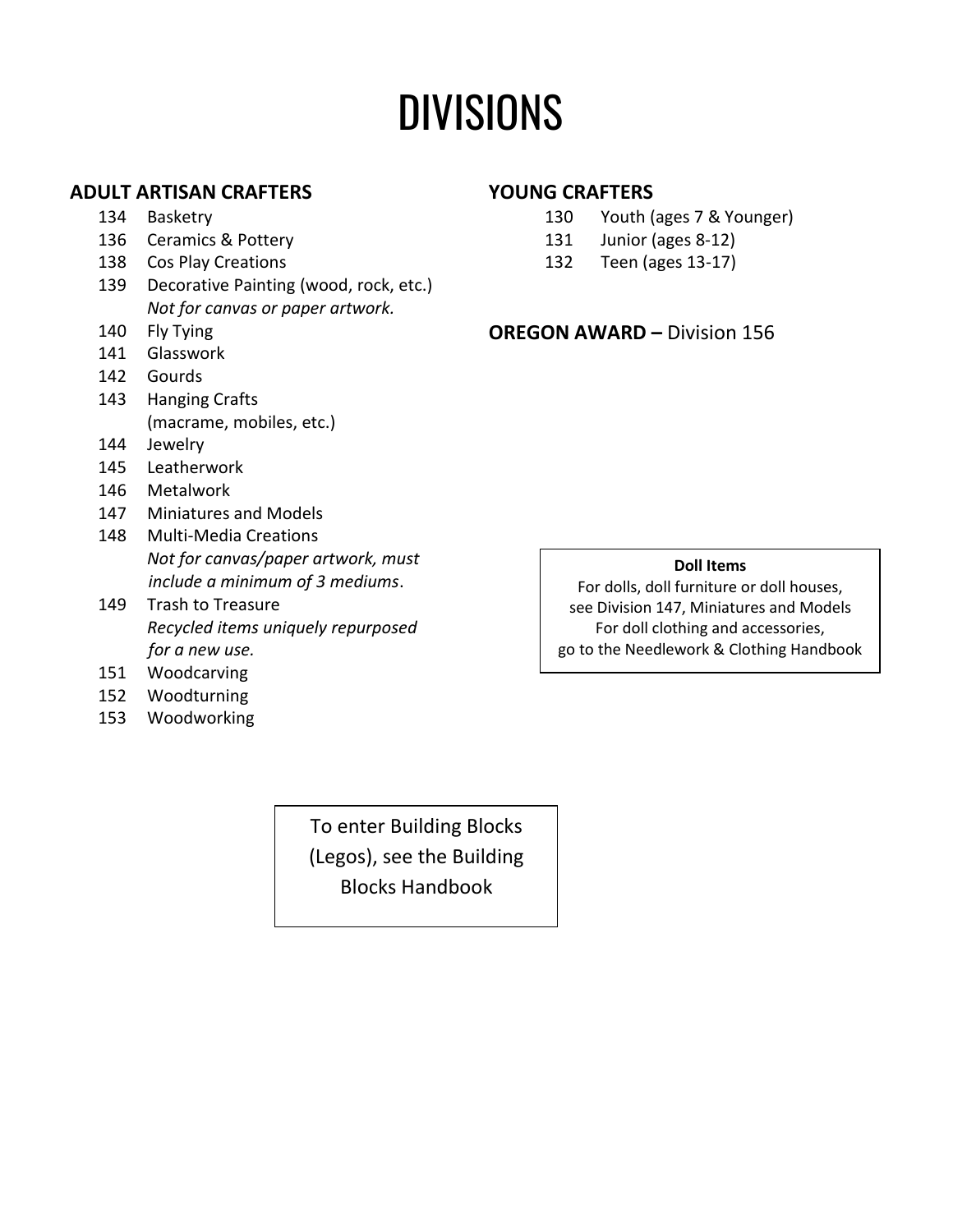# DIVISIONS AND CLASSES

# YOUNG CRAFTERS

### **130 Youth (ages 7 & Under)**

- 1300 Decorative Painting (metal, wood, etc). *Not for canvas or paper artwork.*
- 1301 Diorama
- 1302 Holiday Ornament (Christmas, Easter, etc.)
- 1303 Melty Beads (Perler, Fused)
- 1304 Molding Dough/Clay
- 1305 Painted Rock
- 1306 Multi Media Creation *Not for canvas/paper artwork, must include a minimum of 3 mediums*.
- 1307 String Art
- 1308 Trash to Treasure *Recycled items uniquely repurposed for a new use.*

## **131 Junior (ages 8-12)**

- 1310 Ceramics and Pottery
- 1311 Decorative Painting (rock, metal, wood, etc.) *Not for canvas or paper artwork.*
- 1312 Diorama
- 1313 Duct Tape Creation
- 1314 Holiday Ornament (Christmas, Easter, etc.)
- 1315 Jewelry
- 1316 Multi Media Creation *Not for canvas/paper artwork, must include a minimum of 3 mediums*.
- 1317 String Art
- 1318 Trash to Treasure *Recycled items uniquely repurposed for a new use.*
- 1319 Woodworking

### **132 Teen (ages 13-17)**

- 1320 Ceramics and Pottery
- 1321 Cosplay Costume
- 1322 Decorative Painting (rock, metal, wood, etc.) *Not for canvas or paper artwork.*
- 1323 Duct Tape Creation
- 1324 Holiday Ornament (Christmas, Easter, etc.)
- 1325 Jewelry
- 1326 Multi Media Creation *Not for canvas/paper artwork, must include a minimum of 3 mediums*.
- 1327 String Art
- 1328 Trash to Treasure *Recycled items uniquely repurposed for a new use.*
- 1329 Woodcarving
- 1330 Woodworking

# OREGON AWARD

#### **156 Oregon Award**

(1 entry per exhibitor)

1561 Young Crafter (age 17 and under) 1562 Adult Crafter



Show your Oregon Pride! To be eligible, entries need to be Oregon-centric – highlighting a physical aspect of Oregon or

promoting an export or commodity. The winner will receive a special award.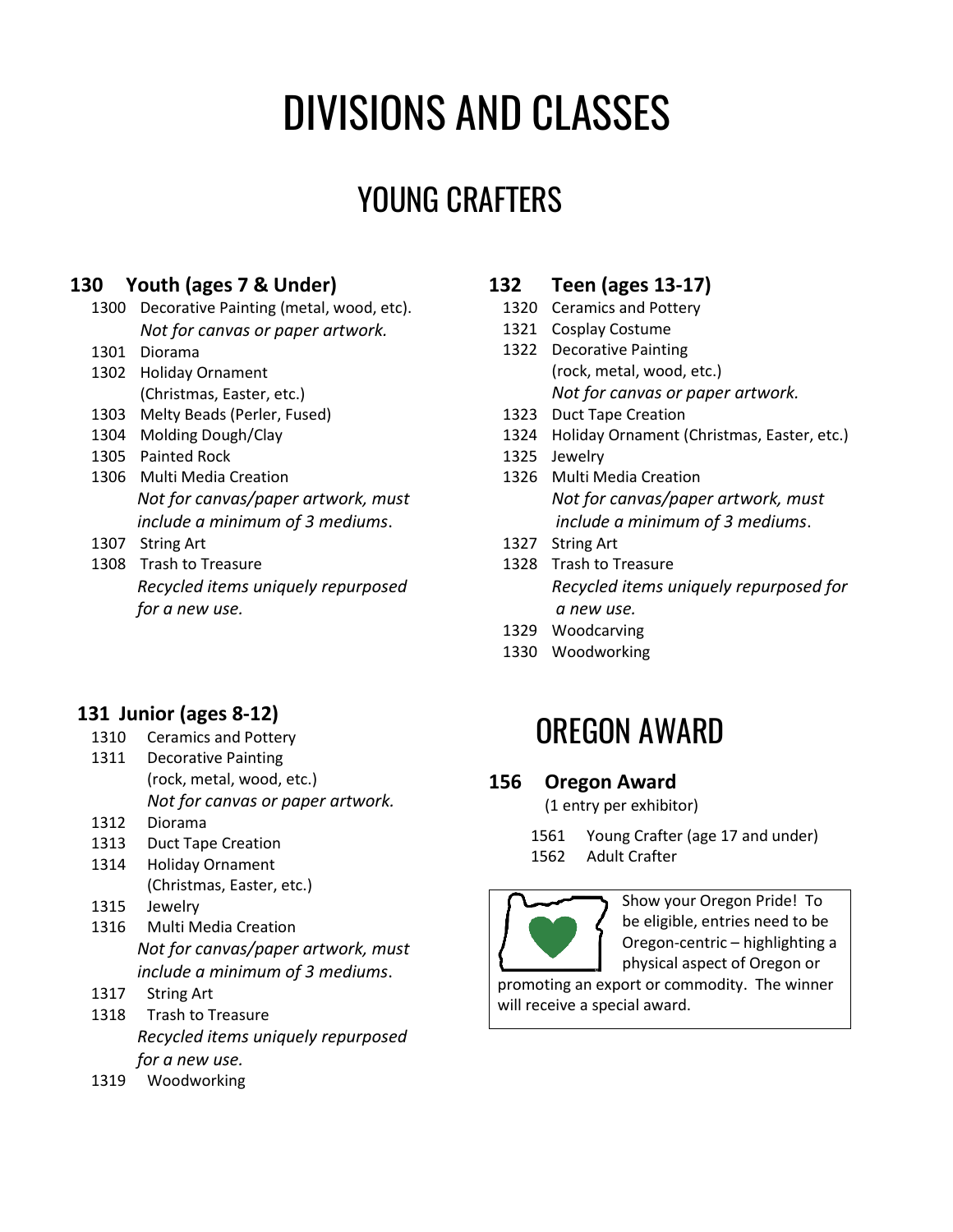# ADULT ARTISAN CLASSES

#### **Basketry**

Indicate level of experience (beginner, intermediate or advanced) during online registration

 Coiled Pine – freeform Coiled Pine – functional Coiled Pine – miniature Twined – freeform/functional Twined - miniature Woven – freeform/functional Woven - miniature Other (specify) (knotted, rib, wicker, etc.)

### **Ceramics & Pottery**

- Decorative Sculpture
- Hand Formed
- Wheel Thrown

#### **Cos Play Creations**

**Refer to Competition Rules # 4, 5 and 8 for specific information**

- Full Costume (Please include photo for display purposes)
- Accessories
- Headgear
- Props
- 1385 Technique: Fabrication
- 1386 Technique: Modification
	- (Intended for modification of purchased clothing for use in Cosplay)

#### **Decorative Painting**

*Not for canvas or paper artwork.*

- China Painting
- 1392 Glass Painting
- Greenware/Pottery Painting
- Metal Painting
- Painted Rock
- Textile Painting
- Wood Painting
- Other (specify)

#### **Fly Tying**

- Dry Fly
- Nymph/Emerger
- Streamer
- Steelhead/Salmon
- Other (specify)

#### **Glasswork**

- Blown
- Etched
- Fused and/or Slumped
- Stained
- Other (specify)

#### **Gourds**

- Carved/Chiseled/Gouged
- Cut Design
- Inlay
- Painted
- Wood Burned
- Other (specify)

#### **Hanging Crafts (must be ready to hang)**

*For craft projects only. To enter paintings or photographs, please see the Fine Art or Photography Department Handbooks.* 

- Collage
- Dreamcatcher
- Hanging Macramé
- Mobile
- Mosaic tile, wood, stone
- String Art
- 1436 Mixed Media (at least 3 different mediums)
- Other (specify)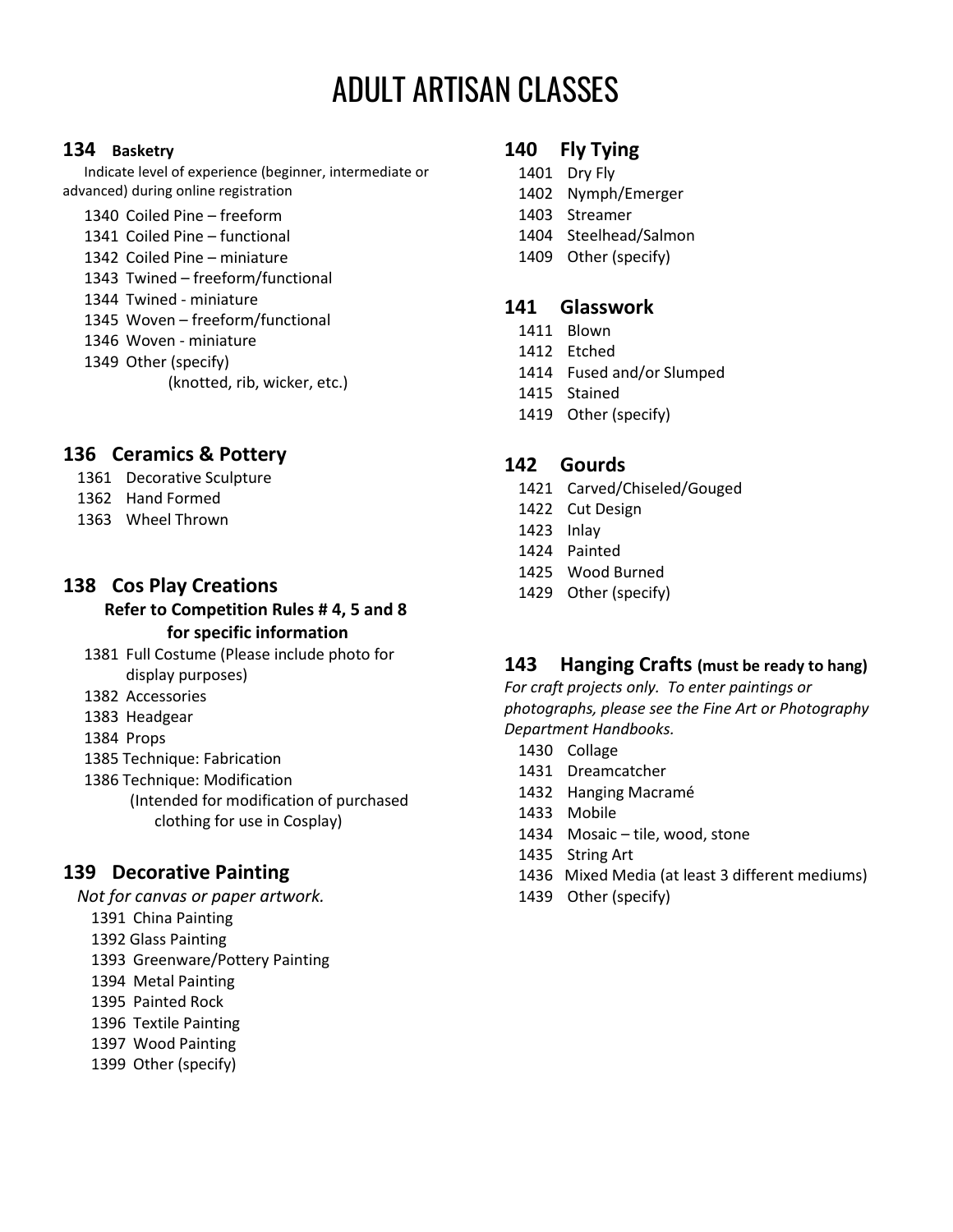#### **Jewelry**

- Beaded
- Non-Beaded
- Pendant
- Woven/Leather
- Wire/Metal Work (casting, pounded, etc.)
- 1447 Mixed Media (using at least 3 different mediums)
- Other (specify)

#### **Leatherwork**

- Braiding
- Shaping/Molding
- Stamped
- Other (specify)

#### **Metalwork**

- Welded
- Wire Sculpture
- Wrought Iron
- Other (specify)

### **Miniatures & Models**

- Diorama/Scene
- Doll
- Doll Furniture
- Doll House
- Fantasy
- Nautical/Forest
- Transportation (air, car, rail, ship)
- Other (specify)

## **Multi-Media Creations** (non-hanging)

*Not for canvas/paper artwork, must include a minimum of 3 mediums*.

- Furniture/Functional
- Mask
- Mosaics tile, wood, stone
- Paper Mache
- Puppet
- Other (specify)

# **Trash to Treasure**

*Recycled items uniquely repurposed for a new use.*

- Provide description during online registration
	- Accessory/Clothing
	- Art Item
	- Functional Item
	- Furniture
	- Other (specify)

### Please Note:

Woodworking entries should be constructed of at least 80% wood, otherwise please enter in Division 148 Multi-Media Creations

## **Woodcarving**

- Caricature
- Realistic
- Relief
- Other (specify)

#### **Woodturning**

- Turning Faceplate work
- Turning or Lathe work Large object
- Other (specify)

#### **Woodworking**

- Furniture
- Intarsia
- Marquetry and Veneering
- Scroll saw
- Toy
- Wood Burning
- Other (specify)